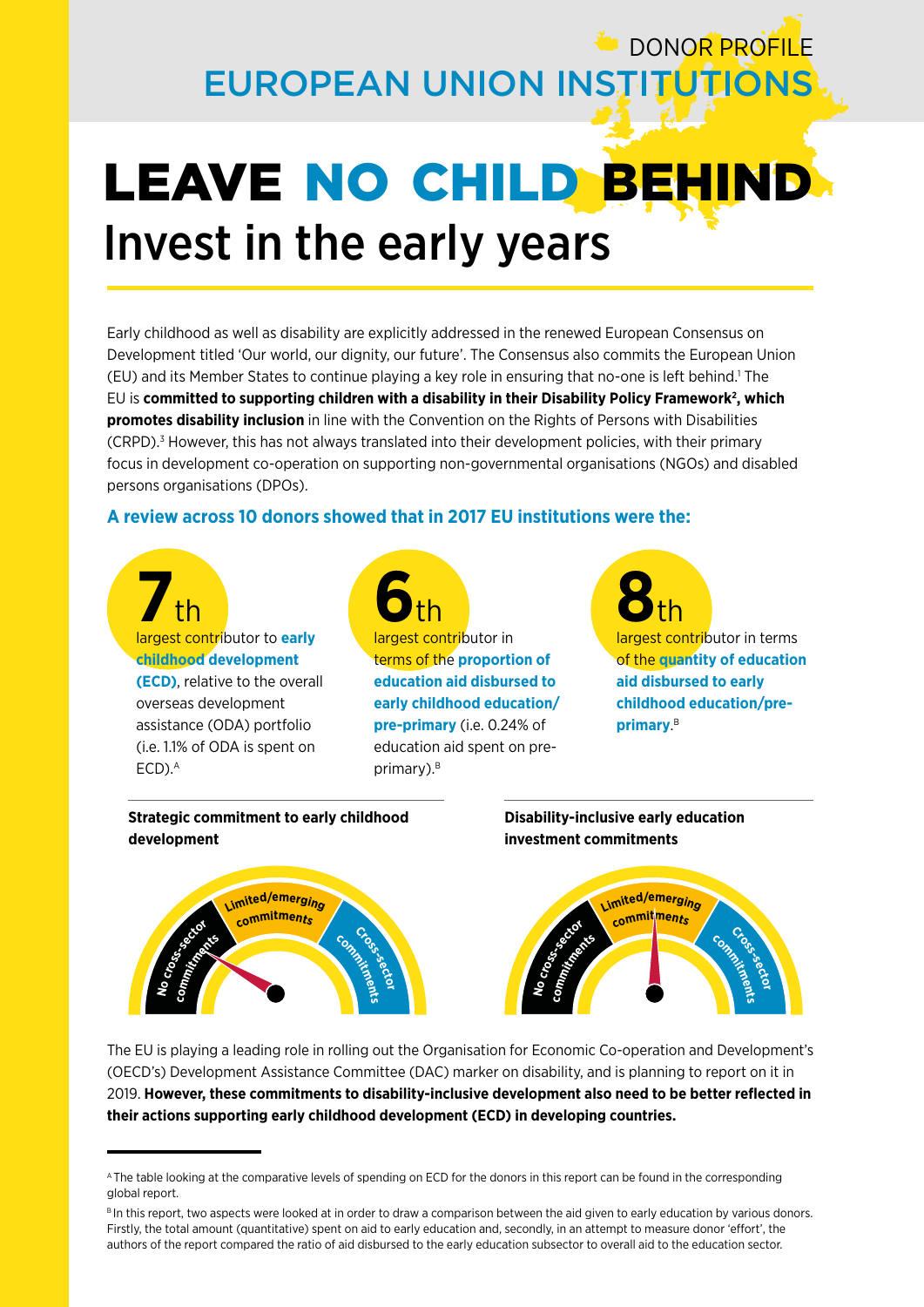# **Integrated and inclusive early childhood development**

**Aid disbursements from the EU were among the largest in the world, in quantitative terms, within the early childhood development (ECD) domains measured in this report, however this is not deliberate intention rather a consequence of the methodology**  used.<sup>c</sup> However, this only accounted for 1.7% of total aid contributions in 2017, and, of the donors in this study, the EU was ranked in seventh place for its ECD spending. In other words, by virtue of having a large aid portfolio in quantitative terms, the EU was one of the larger donors to ECD. However, the EU allocated less of their total ODA share to ECD services, relative to other donors in this study.

Within the policy frameworks and policies guiding the work of the EU's development assistance, there are no specific commitments to ECD as a strategic multisectoral approach. Moreover, a search across current EU-funded projects in their current aid portfolio found no explicit country-level projects on ECD.4

#### **Supporting early education and pre-primary**

There was a woeful under-investment in early learning. The EU's aid contribution targeting early education accounted for less than 1% of aid to education in 2017 (0.3%). The EU ranked sixth by percentage of overall education aid channelled towards early education, of the donors assessed in this report. Moreover, as Figure 1 shows, aid to early education decreased in recent years. This clearly does not match the EU's commitment to supporting the Sustainable Development Goals (SDGs), in particular its commitment to meet the early education target (i.e. SDG 4.2 target).

A more in-depth analysis of the early education aid portfolio for the five-year period from 2012 to 2017 further showed that a significant proportion of the aid disbursed across early education projects by the EU was channelled towards countries within Eastern Europe, and other middle-income countries. $<sup>D</sup>$  This demonstrates</sup> a diminished focus on scaling up aid towards early education in lower-income countries.

Even though the European Commission in its Staff Working Document, More and Better Education in Developing Countries<sup>5</sup>, noted that early childhood education has been overlooked and under-financed as a vital part of a whole-sector approach to education, the commission has made no specific commitments towards it. The EU development policies also commit to a comprehensive approach to education from early childhood education to employment. While the EU advocates for a 'balanced education sector', it is currently failing to invest in early education to the same extent as other areas. For instance, during 2017, it spent 70 times the amount on higher education and 60 times more on secondary education, than it did on early childhood education.

The Communication on Education in Emergencies and Protracted Crises<sup>6</sup>, the latest EU policy document on education, also represents the EU's strategic and





Source: OECD Creditor Reporting System. Accessed May 2019

<sup>&</sup>lt;sup>c</sup> The report uses a methodology aimed at giving best estimates of spending on children below the age of five in the areas of health, nutrition education, and water, sanitation and hygiene (WASH) – adapted from a 2017 Theirworld publication.

D Inclusive education approaches were found in projects in China, Morocco, Azerbaijan, Serbia and Uzbekistan. The same programmes explicitly target children with disabilities.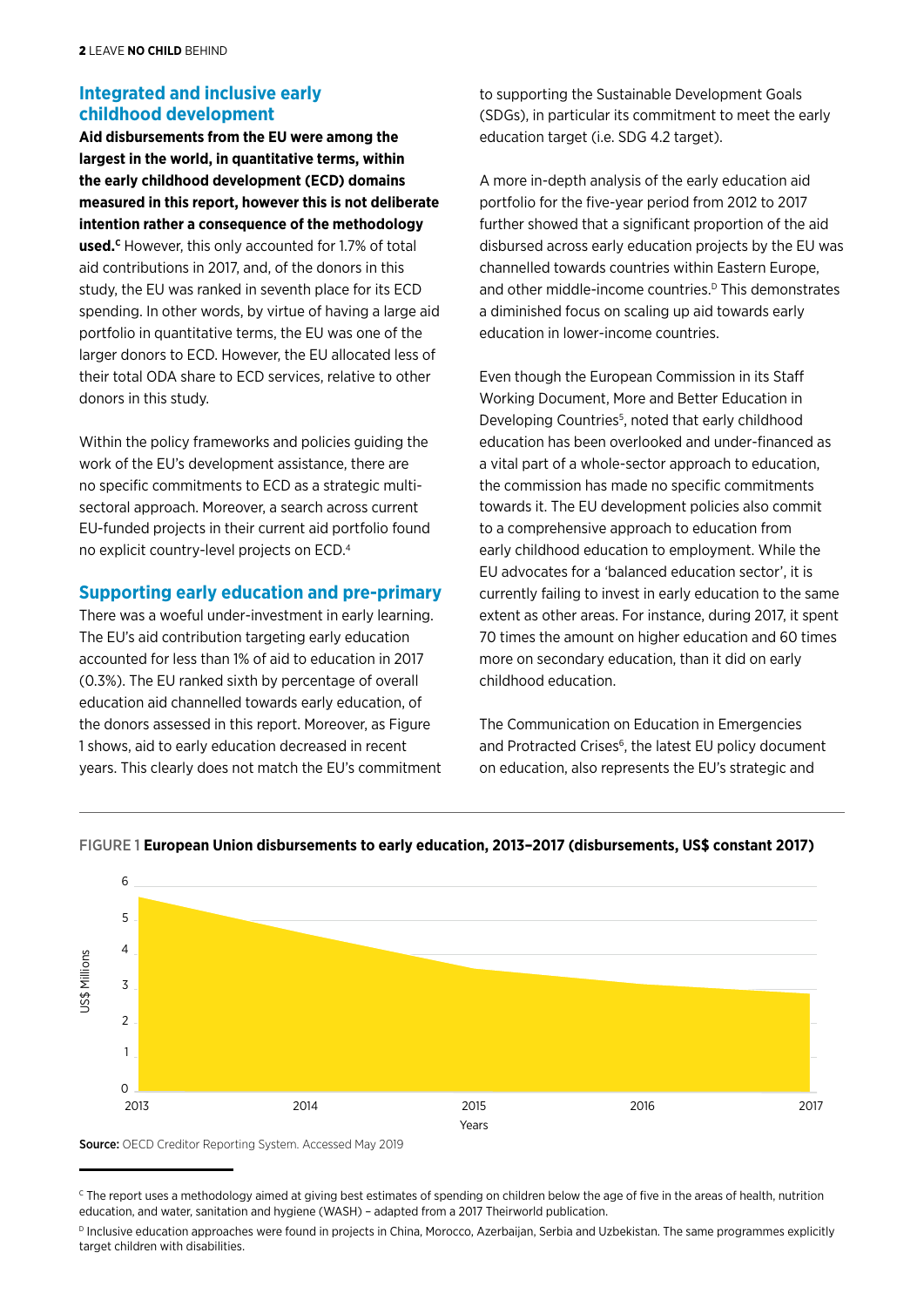integrated approach to strengthening education systems. It does include early childhood education to life-long-learning, and promotes measures for the education of conflict-affected children, starting from the age of three. This could herald a scale-up of investment in early education for children affected by conflict. However, this commitment has yet to translate into spending levels.

# **Moreover, the EU has no specific policies and strategies addressing the intersectionality between disability, education, and early childhood education.**

Disability is referenced briefly in the European Commission's Staff Working Document<sup>5</sup> as a barrier for accessing education, but no specific policy solutions are proposed. In other words, children with disabilities are mentioned as a vulnerable or disadvantaged group, and early childhood education is highlighted as an aspect of the whole-sector approach to education. However, the connection of this specific population to early childhood education is absent. The EU has ratified the CRPD<sup>3</sup>, and is a large supporter and advocate for the Sustainable Development Goals (SDGs)<sup>7</sup>, and the 'leaving no one behind' agenda.

#### **Health, nutrition and sanitation**

**Health, nutrition and sanitation, together, accounted for 70% of all ECD spending in 2017.** Half of the EU's aid was channelled towards nutrition within the ECD domains measured for this report (see Figure 2). Nutrition programming may benefit mothers and their children, but the kind of explicit investment which supports young brains to grow and 'thrive', such as investment from an early-development perspective, appeared largely absent in projects and strategic documents.8 Within the health sector, services aimed at ECD receive little attention; the same holds true for the delivery of services targeted at more marginalised groups, such as spending that targets inclusive early childhood health services.

**Meanwhile, sanitation investments were shown to be very small in the most recent years.** There was no focus found on spending in the areas of health, nutrition or sanitation linked to disability-inclusive early-years' service delivery in their most recently available aid disbursements in 2017.

FIGURE 2 **Breakdown of early childhood development ODA across different ECD domains. 2017 constant US\$ disbursements, based on DAC figures** 



Source: OECD Creditor Reporting System. Accessed May 2019